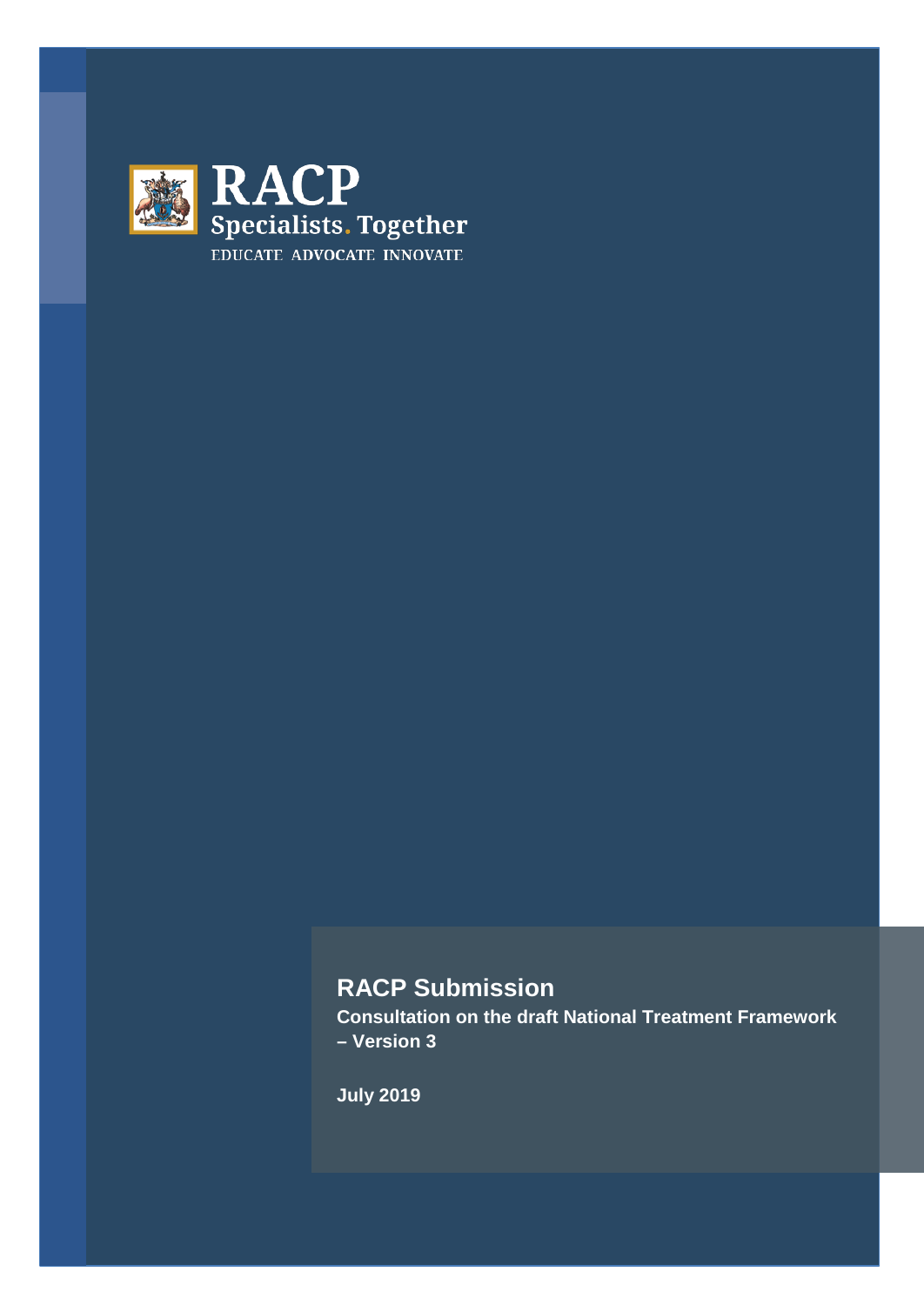## **About The Royal Australasian College of Physicians (RACP)**

The RACP trains, educates and advocates on behalf of 17,000 physicians and 8,000 trainee physicians, across Australia and New Zealand. The College represents a broad range of medical specialties including addiction medicine, general medicine, paediatrics and child health, cardiology, respiratory medicine, neurology, oncology, public health medicine, occupational and environmental medicine, palliative medicine, sexual health medicine, rehabilitation medicine, and geriatric medicine. Beyond the drive for medical excellence, the RACP is committed to developing health and social policies which bring vital improvements to the wellbeing of patients.

RACP members see first-hand the many and varied harms caused by addiction when treating their patients in Australia's addiction clinics, rehabilitation centres, liver clinics, cancer wards, and hospital emergency departments.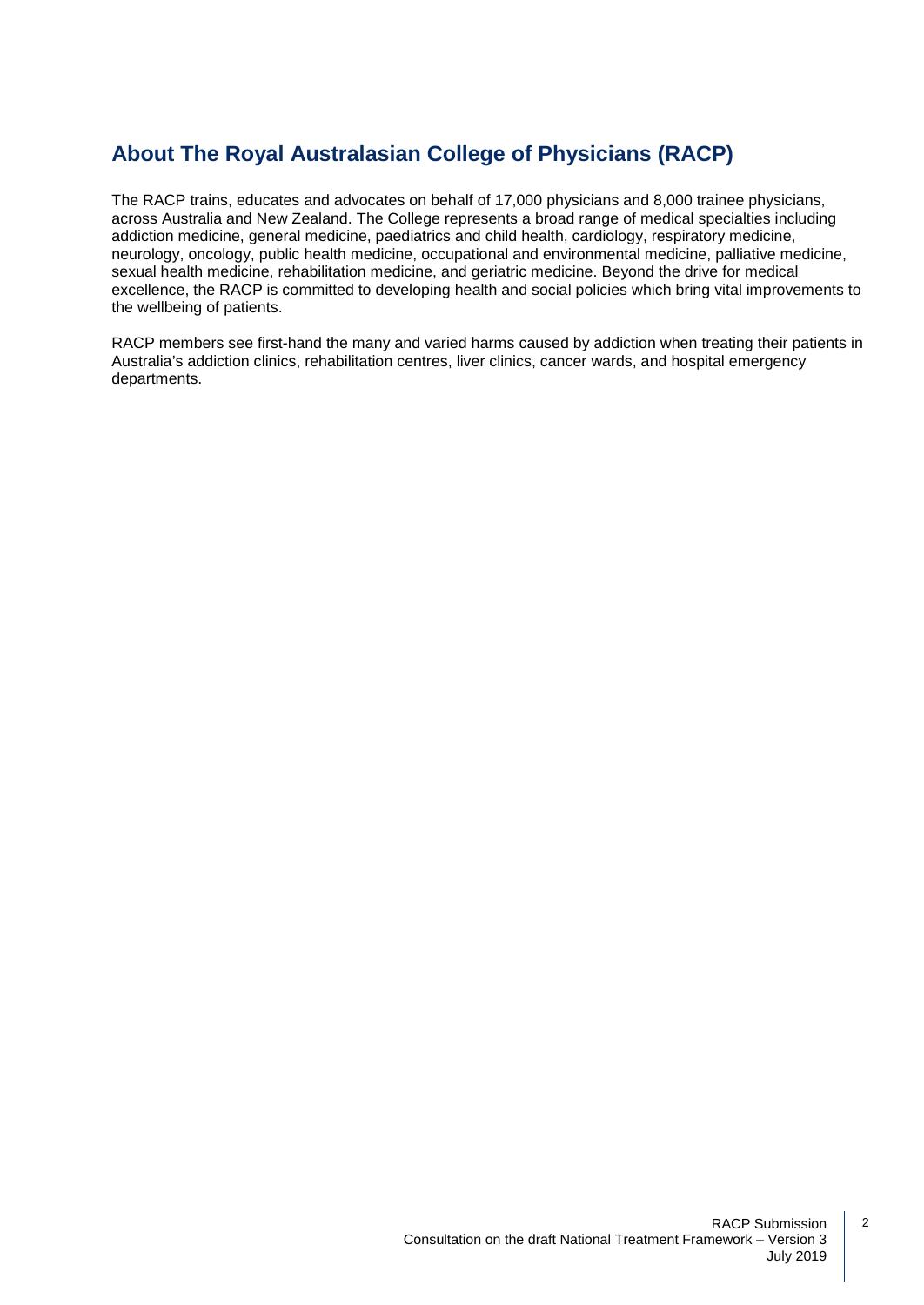### **RACP Submission**

Thank you for this opportunity to provide feedback on the third version of the draft National Treatment Framework (NTF). This submission has been led by the RACP's Australasian Chapter of Addiction Medicine (AChAM) in consultation with relevant committees.

### **Feedback on the draft NTF**

We welcome the development of this National Treatment Framework which seeks to "facilitate strategic planning of treatment and interventions and provide the context for national and state treatment processes, programs and policies"[1](#page-2-0).

#### *Section 1 - Preamble*

In its preamble, the draft NTF makes the following statements: "treatment works and has been shown to be a cost-effective investment, resulting in cost savings to society" and "treatment is highly effective in helping individuals reduce or cease their substance use (demand reduction); improve their health, social and emotional wellbeing (harm reduction); and leads to reductions in the availability of substances (supply reduction)." In our view, the term "treatment works" is too simplistic and carries the risk of "over-interpretation" by some (i.e. it might be seen as implying that all treatments are equally effective and of equal merit when we know some are just not). We therefore strongly recommend these statements are reworded to acknowledge this fact.

#### *Section 2 - Purpose of the National Treatment Framework*

As outlined in Section 2 *Purpose of the National Treatment Framework*, the NTF's aims are four-fold:

- 1. provide a nationally endorsed shared understanding of alcohol and other drug (AOD) treatment for funders, providers, and treatment seekers and their families/friends;
- 2. facilitate role clarity, collaborative planning and purchasing, and effective and efficient monitoring;
- 3. achieve better communication amongst funders/purchasers, treatment providers and related systems of care; and
- 4. inform the general public and giving them a clear sense of what alcohol and other drug treatment is and what they can/should expect.

Whilst we feel the current draft goes some way to addressing the first aim to "provide a nationally endorsed shared understanding of alcohol and other drug (AOD) treatment for funders, providers, and treatment seekers and their families/friends", it not clear that the current draft addresses the remaining three aims, nor that it is feasible to do so in such a short document which is directed at both funders/purchasers and the general public (i.e. it will likely have too much detail for a lay person and not enough for service providers and funders).

#### *Section 3 – Principles for Effective AOD Treatment and an Effective Treatment System*

This section should clearly outline that the principles set out are aspirational and are not universally true in the current Australian treatment system.

We agree that the emphasis on "person-centred" treatment is important, however, the NTF also needs to acknowledge that treating health professionals need to include family and significant others in the focus for treatment for persons suffering from substance use disorder and that it's not "all about one individual" in isolation. Many clients have families, drive cars, work in occupations where some risk may be posed by substance use and/or treatments like MATOD etc. (e.g. mining and airline industry have zero-tolerance policies).

In this context, it is particularly important to recognise and acknowledge the needs of affected children in the NTF. Not only are there biological risks associated with their exposure to these drugs in utero, but there are also social risks, that unless appreciated and responded to, may compound biological risks.

<span id="page-2-0"></span><sup>1</sup> National Treatment Framework, Version 3, June 2019, p.5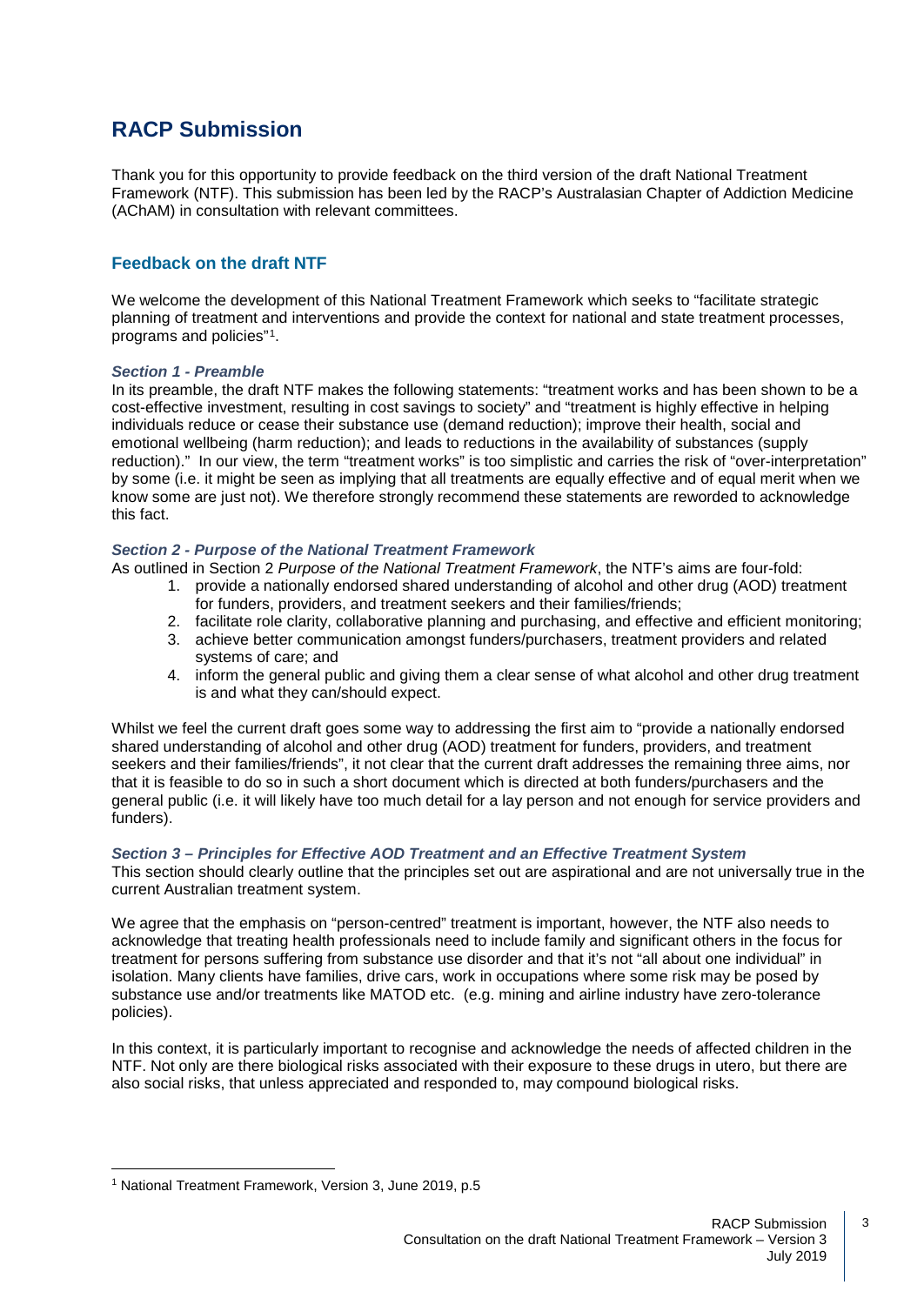#### *Section 4- Alcohol and Other Drug Interventions and Alcohol and Other Drug Treatment*

In this section, the draft NTF breaks down treatment into three distinct categories: interventions, engagement and treatment. However, we would recommend revising this categorisation as these are not mutually exclusive categories. For example, treatment can be an intervention and engagement is a process that needs to happen as part of treatment to provide the individual with the most appropriate treatment; consultation liaison in hospital is an intervention and can also include treatment (i.e. it is not only a hospital-based referral system as treatment can occur in hospital).

Hospitals and hospital clinics are another setting for both inpatient and outpatient treatment which is not specifically listed, and we would recommend explicitly referring to this treatment setting in the document.

This section also needs to emphasise that for most people a combination of treatment (e.g. counselling and pharmacotherapy) is typically more effective than single therapy. Most of the studies on pharmacotherapy emphasise this point and could be used as a reference for this statement. The discussion on treatment types included in the current draft appears to suggest they are separate and do not overlap, however, it should be acknowledged that counselling can occur with pharmacotherapy and withdrawal and pharmacotherapy can occur in residential treatment.

With regard to the principle of treatment being culturally responsive, the NTF should stress that all health (and welfare) services, including mainstream services, should seek to provide culturally safe care.

This section would also benefit from outlining the process of referral to AOD services as it may differ from the rest of the health system where patients seek referrals from their GP to access specialist care.

The reference to Naltrexone should be removed as it is not an effective treatment for opioid dependence.

Given the relative infancy of the specialty of addiction medicine, we feel the draft NTF would benefit from acknowledging that treatment is continually evolving and that it may be worthwhile participating in clinical trials, as this will promote engagement for the client, but also potentially benefit future generations of people suffering from a dependence issue.

Overall, this section needs to be more comprehensive to adequately acknowledge the complexities of treatment. With regard to treatment types, the document also needs to acknowledge that involuntary treatment pathways are in place in some states (currently Victoria, New South Wales and soon South Australia). We would therefore recommend that the document explains the meaning of voluntary, involuntary and coercive treatment. It would also be useful for the document to include a brief outline of what such systems are currently in place in Australia and to include descriptions of brief interventions in contrast with more extended interventions, case conferencing and case management.

#### *Section 5 Planning, Purchasing and Resourcing Interventions, Engagement and Treatment*

We recommend clarifying the key principle for purchasing interventions and treatment listed on p.17, under Section 5.2, "processes increase system capacity" as it is not clear what it refers to in this context.

One the principles outlined in Section 5.3 is "the meaningful engagement of clients and their families in AOD planning and purchasing (consistent with the principles across this Framework) requires resourcing/funding". Whilst many but not all AOD services have some level of consumer participation (most public funding bodies usually require it), it would be useful for the NTF to provide information about what this means and how it operates. This section should also point out where such support can be sought to assist those service providers that do not currently operate with consumer input.

#### *Section 7 - Monitoring, Service Reporting, Evaluation and Research*

In this section, one of the principles mentioned is "efficiency: non-duplicative monitoring systems are in place"; at present, there is a lack of clarity particularly with regard to State and Commonwealth funding for residential rehabilitation beds which is a major challenge for the AOD sector. The document would benefit from addressing this issue to acknowledge that in the current system, it is not uncommon for a funder not to know what another funder is funding, and that there are different reporting mechanisms in place with different KPIs and little transparency. It would be useful for the NTF to suggest how the issue of duplication can best be addressed to improve the current system.

4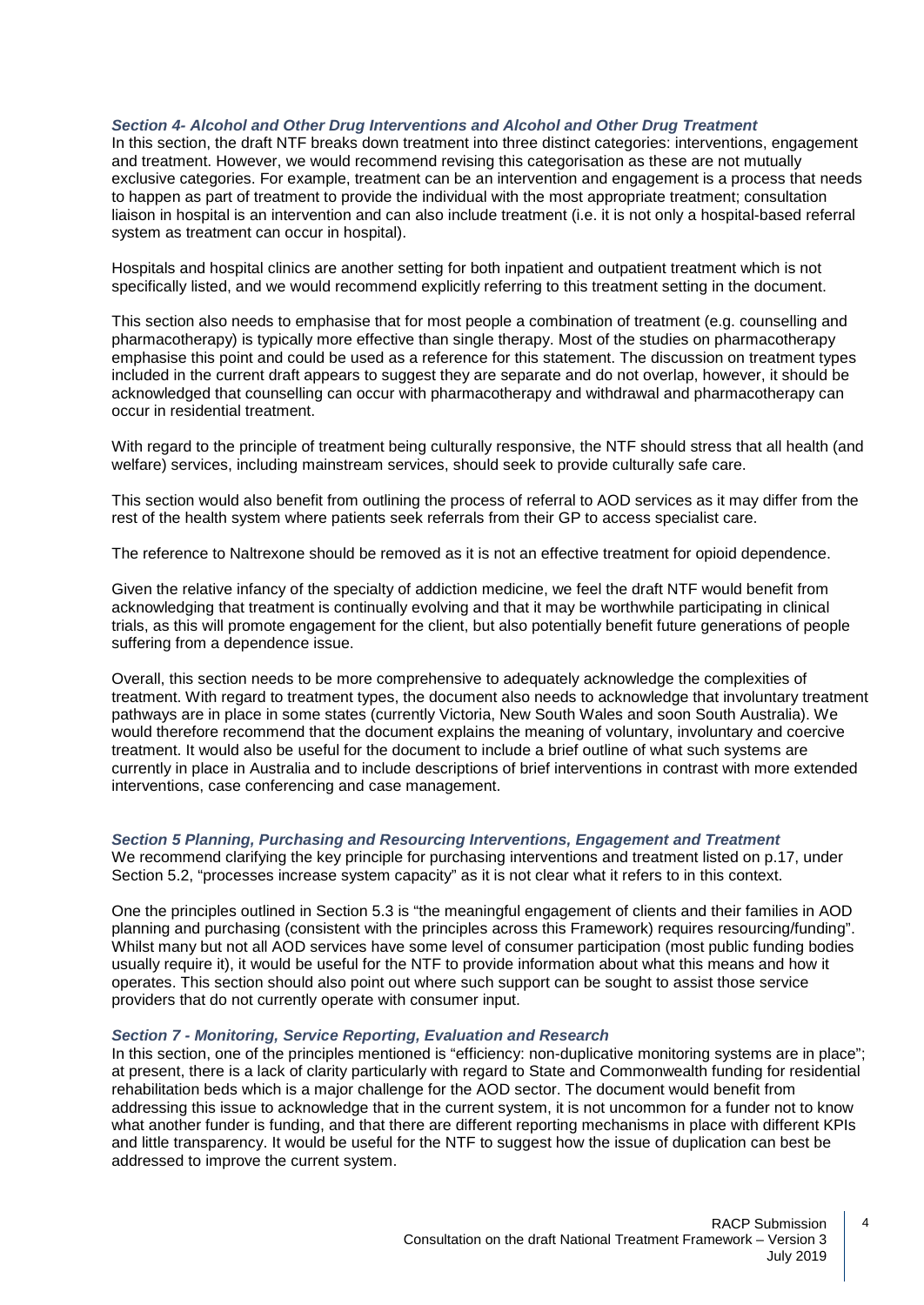In addition, this section should also acknowledge that many treatment providers already engage in quality assurance and clinical research. In our view, the NTF would benefit from outlining the importance of quality assurance and clinical research and include information on how it should be conducted e.g. ethics approval process, research governance etc.

#### *Section 8 – Evolution*

In Section 8 *Evolution*, the draft states that "Compared to other nations, Australia has a very good alcohol and other drug service system". Whilst we acknowledge that the Australian AOD treatment system has many positives compared to some countries, it also has shortcomings, and these should be clearly acknowledged in the NTF.

#### *Additional comments*

- As this is a document designed for the general public as well as service providers and policy makers, we would recommend noting that complete abstinence from substance use is not always possible for some clients. We acknowledge that the NTF refers to harm minimisation, however, explaining this further may be of benefit to the general public as many families of individuals suffering from substance use disorder see complete abstinence as the only goal possible, when for some harm minimisation and ongoing engagement is perhaps a better strategy.
- Whilst we appreciate that the draft NTF has largely been developed through consultation, it would benefit from including relevant references to evidence that the interventions being suggested work. For example, when the NTF refers to treatment being cost effective, a reference could be added to the "Evaluating Recovery Services: The California Drug and Alcohol Treatment Assessment" study[2](#page-4-0), which was the landmark study showing every \$1 invested in drug treatment saved \$7.
- We recommend that the NTF acknowledges particular concerns regarding barriers to treatment entry/engagement that can include issues around confidentiality and professional ethics in a setting that provides care for clients engaged sometimes in illicit drug use and also criminal activities. For example, some clients may fear that they will be reported and that their employer or other authority will be notified. Due to these concerns, sometimes clients forbid physicians from undertaking what they might consider as appropriate health professional collegiate communication (e.g. letter to GP). In addition, in some jurisdictions, mandatory reporting exists for drug dependence as well as child safety and some individuals (e.g. AOD-impaired health professionals, pilots, etc), may hesitate to access treatment because of fear of disclosure. Hence, the NTF should outline how treatment providers can ensure confidentiality to all clients as well as their rights and responsibilities (i.e. being responsible for their care and with the best possible treatment approaches).
- The NTF should acknowledge that clients have a responsibility not to threaten/abuse other clients or staff. The latter when particularly serious often results in involuntary discharge from treatment, that also can be a source of anger, frustration and misunderstanding for clients and the principles around this should be spelt out in this document.
- The current draft NTF does not include much information relating to GPs as service providers, who are critical to the AOD treatment system. The GPs' role as service providers should be more clearly acknowledged and articulated in the NTF.
- The NTF should stress the issue of accessibility of treatment for those living in rural and remote areas in particular where access is currently very difficult and outline that accessibility should be a priority for AOD services.
- The NTF could also mention the use of telehealth services particularly for individuals living in rural and remote communities where access to AOD services is often difficult. Telehealth could also be particularly useful to assist health workers in rural and remote areas with case-based learning.

#### *Concluding remarks*

The development of the NTF is an important step to guide a national response to alcohol and other drug treatment and to complement the effective implementation of the National Drug Strategy. In order to succeed, it is essential that it is fully supported by both Federal and all State and Territory Governments as they fund and further develop their AOD sector and that it is adhered to by service funders, providers and clinicians. We hope that with this support, it can succeed in driving accountability and improve service levels for patients across the country.

<span id="page-4-0"></span><sup>&</sup>lt;sup>2</sup> Gerstein, Dean R., et al. "Evaluating recovery services: the California drug and alcohol treatment assessment (CalDATA) general report." *Sacramento, CA: California Department of Alcohol and Drug Progams* (1994).